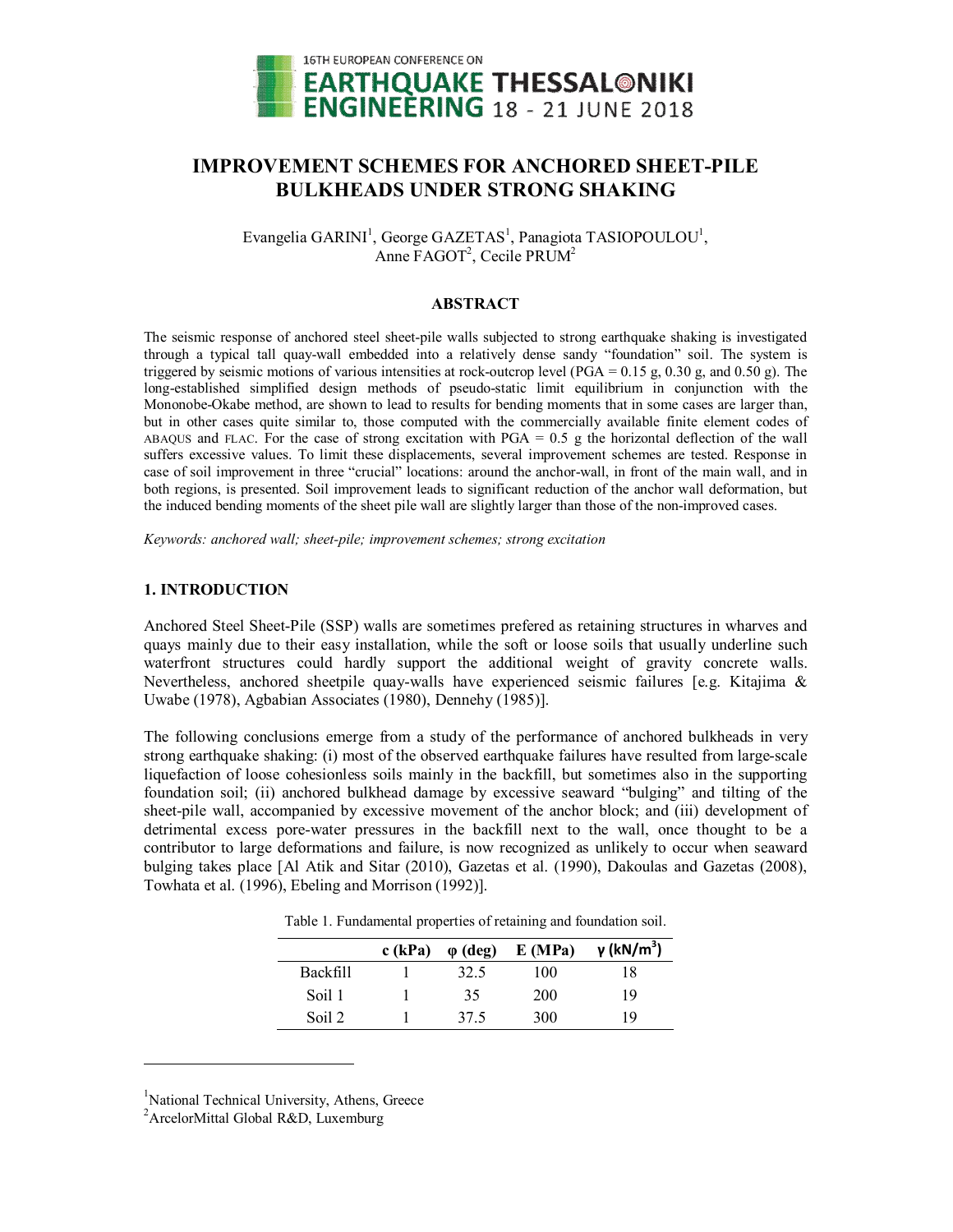## **2. SEISMIC BEHAVIOR OF SSP WITHOUT ANY IMPROVEMENT**

#### *2.1 Geometry and F.E. discretisation*

An 32 m long SSP wall (18 m free and 14 m embedded), shown in Fig. 1, is analyzed dynamically with the finite element codes ABAQUS and FLAC. The wall is embedded into a dense sandy layer (Soil 2), while the retained backfill soil (Soil 1) comprises also of medium density–but not liquefiable– sand. In addition, the backfill is overlain by 4 m of cohesionless fill. The strength and stiffness parameters of the three layers are given in Table 1. The main SSP wall has a rigidity that ranges (depending on the excitation intensity level) from EI  $\approx 1 \times 10^6$  to 2.3 x 10<sup>6</sup> kNm<sup>2</sup>/m, ultimate moment capacity from  $M_{ult} \approx 4000 \text{ kNm/m}$  to 9000 kNm/m, and distance to the anchor wall, L = 45 m to 55 m.



Figure 1. Sketch of the original wall configuration (with no improvement).



Figure 2. Finite element mesh in: (a) FLAC and (b) ABAQUS.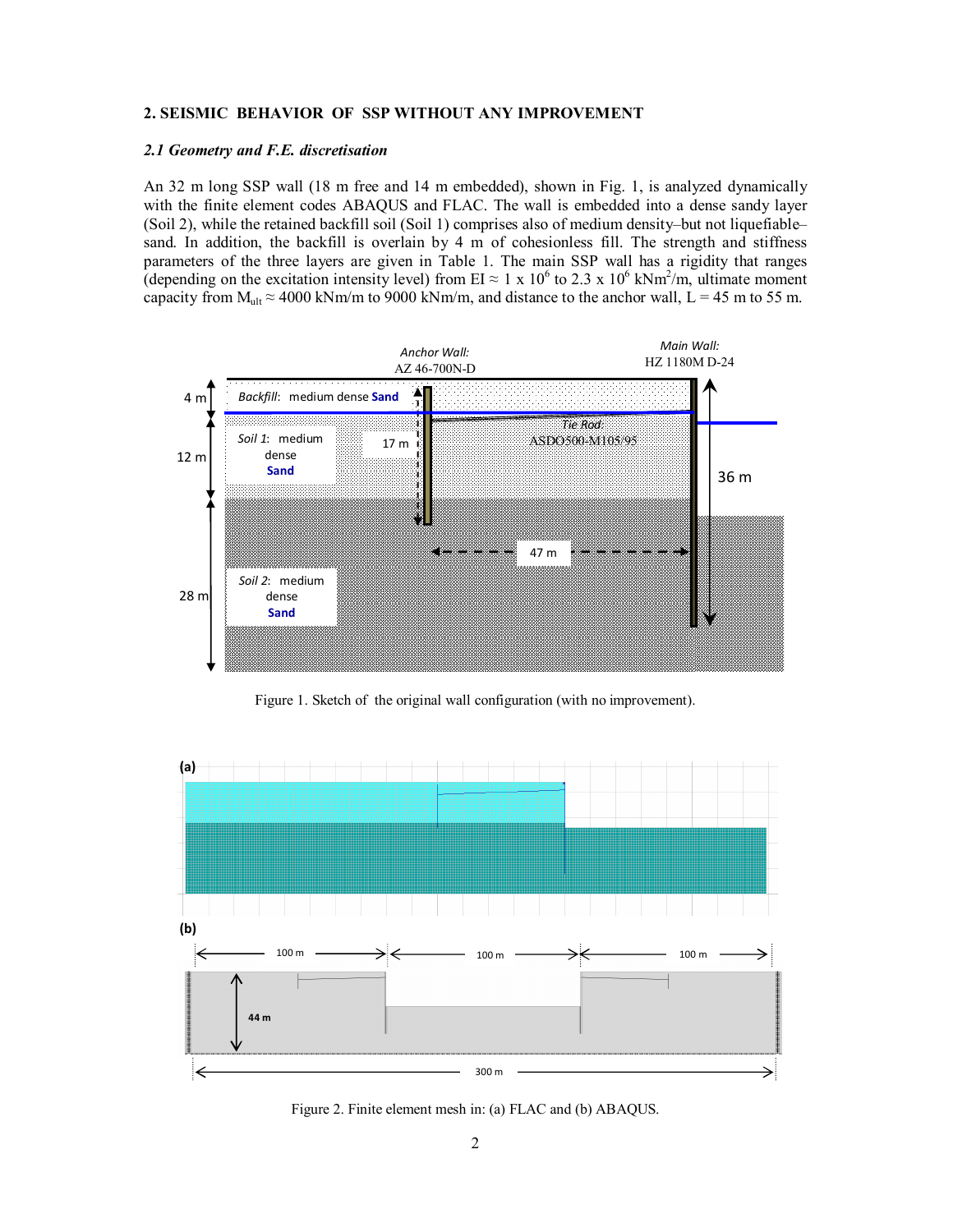A description of the two FE models is as follows:

- FLAC: Coupled dynamic-groundwater flow calculations are performed by a two-dimensional explicit finite difference model, illustrated in Fig. 2(a). The built-in constitutive model (named the "Finn model") is employed as it can capture the basic mechanisms that can lead to liquefaction in sand. The lateral boundaries of the main grid of the model are coupled to the free-field grid by viscous dashpots to simulate quiet boundaries.
- ABAQUS: The FE domain shown in Fig. 2(b) is discretized using quadrilateral solid planestrain fine elements  $0.5 \times 0.5 \text{ m}^2$ . Interface between wall and soil is tension-less and frictional; it is modeled with special elements that allow both separation and sliding, the latter controlled by coefficients of friction μ. To capture radiation damping normal and shear viscous elements  $pV_s$  and  $pV_p$  (per unit area) are placed at the vertical boundaries between the soil domain and the vertical free-field column which is introduced in order to avoid the box effect. A refined constitutive soil model is utilized here through a subroutine attached to ABAQUS, which was developed by Gerolymos and Gazetas (2006) and Anastasopoulos et al (2011).

## *2.2 Excitation*

Determining the seismic ground motions (excitation) which an anchored SSP wall must resist safely is an important first step in the analysis/design. In our study, three levels of seismic intensity are defined regarding their PGA: 0.15 g, 0.30 g, and 0.50 g. For each category, several characteristic accelerograms are selected from earthquakes around the world recorded in sites with  $V_{S,30} = 500 \div 800$ m/s, corresponding to EC8 type B Soil Category. These ground motions are suitably modified in the frequency domain, so that their response spectra fit the appropriate seismic design spectra of EC8 (see Fig.3). The fitted to code spectrum records of Category III: Chavriata, Los Gatos, and Jensen Filtration Plant, are applied at the base of the model.



Figure 3. Recorded strong ground motions selected as intense seismic excitations (top). Fitting of the Los Gatos record to EC8 design spectrum for soil category B (bottom).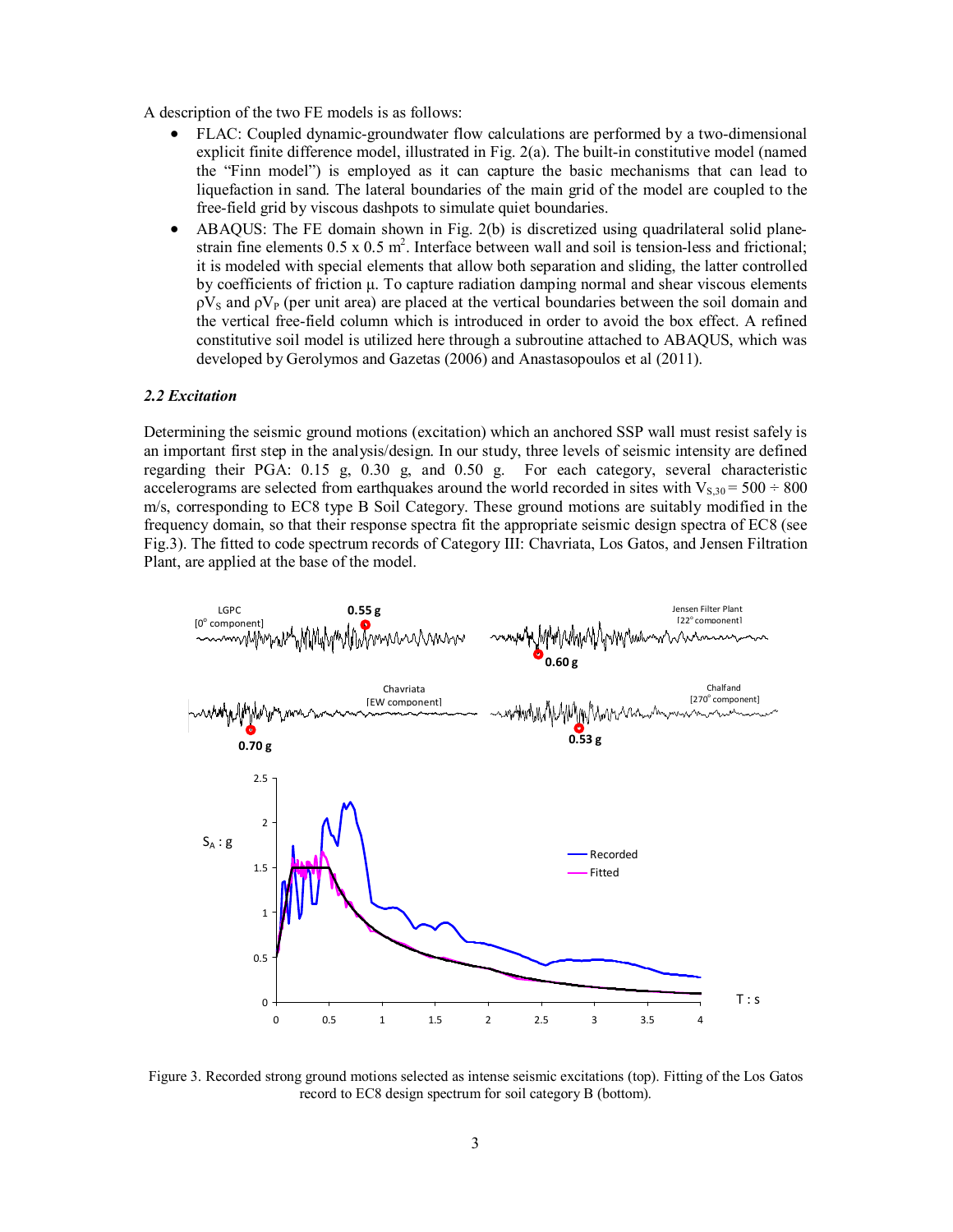#### *2.3 Seismic response of SSP wall*

Dynamic effective-stress analyses in terms of maximum bending moments on the SSP wall and on anchor wall along with SSP wall's horizontal deflections are summarized in Table 2. Soils are sensitive to pore-water pressure buildup and are subjected to an extreme earthquake motion with a PGA equal to 0.5g.

| Excitation | <b>ABAOUS</b> |       | <b>FLAC</b>                                       |                   |
|------------|---------------|-------|---------------------------------------------------|-------------------|
|            |               |       | $M_{SSP}$ : kNm/m $U_{SSP}$ : m $M_{SSP}$ : kNm/m | $U_{\rm SSP}$ : m |
| Jensen     | 8650          | 0.790 | 9005                                              | 1.260             |
| Los Gatos  | 8940          | 0.930 | 9145                                              | 1.080             |
| Chavriata  | 8805          | 0.926 | 9080                                              | 1.410             |

Table 2. Results of ABAQUS and FLAC codes for strong seismic response of an 36 m height SSP wall.

In accordance with Table 2 the following conclusion can be drawn: SSP wall develops large horizontal displacements as large as 1.5 m, almost uniformly distributed along the waterfront. In line with the technical standards in Japan for port and harbor facilities OCDI 2002 (see Table 3) as well as PIANC 2001, such large displacements on the main wall are unacceptable, and they basically imply restricted use of the wall. Hence, to reduce the main wall's deformation, soil improvement schemes are tested and are discussed in the next section. A detailed version on the seismic response of anchored SSP walls in several soil deposits can be found in Gazetas et al. (2016).

Table 3. Quaywall deformation standards from the viewpoint of Temporally Service [from the Technical Standards and Commentaries for Port and Harbour Facilities in Japan, OCDI 2002].

| Suffered deformation: maximum swelling or settlement |                           |                    |  |  |  |
|------------------------------------------------------|---------------------------|--------------------|--|--|--|
| Quawall Depth                                        | Less than $7.5 \text{ m}$ | Greater than 7.5 m |  |  |  |
| Normal Use                                           | $0 - 20$ cm               | $0 - 30$ cm        |  |  |  |
| <b>Restricted Use</b>                                | $20 - 30$ cm              | $30 - 50$ cm       |  |  |  |

## **3. SEISMIC BEHAVIOR OF SSP WITH IMPROVEMENT**

In the light of the above, soil improvement was chosen at two "crucial" locations: (i) the ancor-wall and (ii) the front of the main wall, leading to three different scenarios:

- Scenario 1: soil improvement around the anchor wall
- Scenario 2: soil improvement in front of the SSP wall
- Scenario 3: soil improvement both around the anchor wall and in front of the SSP wall.

Figure 4 portrays the dimensions and location of the aforementioned remedy measures. The properties of the improved soil are:  $E = 500 \text{ MPa}$ ,  $v = 0.2$ , and  $\gamma = 23 \text{ kN/m}^3$ . These are typical values of improved soil which could be achieved with state-of-practice techniques such as soil compaction, soil mixing: lime soil admixtures, cement admixtures, fly ash admixtures, etc.

#### *3.1 Soil Improvement on horizontal deflections and bending moments*

The results from soil improvement Scenario 1, shown in Figures 5 and 6, exhibit a significant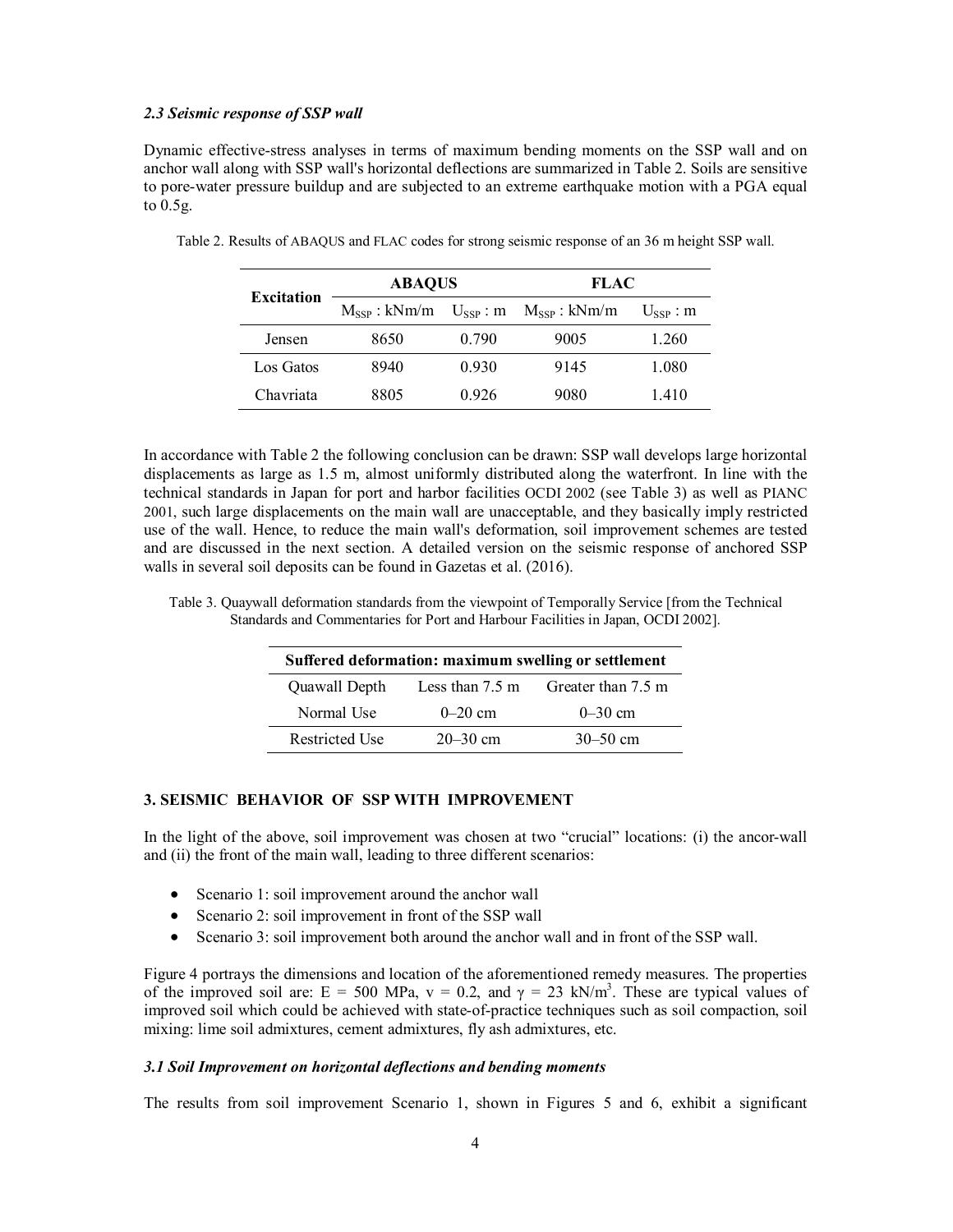reduction of the anchor wall deformation leading to negligible values of bending moments compared to the no-improvement case. The almost non-deformed anchor-wall constrained the main wall displacement at the height of the cable connection, reducing its overall horizontal movement. However, the shape of deformation, led to slightly higher bending moments compared to the noimprovement case. The effectiveness of this scenario of soil improvement is attributed to the diversion of the shear zone of the active failure wedge to greater depths below the anchor wall/improved soil system.



Figure 4. Location and geometry of the soil improvement regions in case of a 36 m main wall and an 18 m anchor wall.

The results for the case of scenario 2, show a decrease of the main wall displacements compared to the no-improvement case, but the effectiveness of this soil improvement scenario is not as high as in case of scenario 1, due to no diversion of the shear zone of the active failure wedge. The comparison between scenarios 1 and 2 proves the critical importance of the anchor-wall region. Even the horizontal displacements of the main wall below -14 m are almost the same between scenario 1 and 2, the top deflection in case of scenario 1 is considerably smaller: 0.847 m for scenario 1 compared to 1.104 m for scenario 2. The explanation for this is straight-forward: the improvement of soil around the anchor makes it stiffer, thus the main wall is retained stronger at the top.

In case of scenario 3 significant decrease of the horizontal movement of the anchor-wall as well as the main wall occurs. The combination of the scenario 1 and 2 leads to the smallest horizontal displacements of the main wall in the order of 0.6 m at the top and 0.9 m at mid-height, and to the smallest bending moments in the wall. As a consequence of the substantial bending moments reduce on the main-wall, the required stiffness of the main wall is smaller therefore its section can be reduced as well.

#### *3.2 Effect on pore water pressures*

As portrayed in Figure 7, the water pore pressure ratio,  $r_u$ , behind the main-wall at a depth of 8 m is building up to a value of  $0.9 < 1$  [where  $r_u = 1$  signifies the initiation of soil liquefaction]. However, no liquefaction occurs. Also, at the depths of 21 m and 36 m the pore pressure ratio is low and the liquefaction is not possible. In case of scenario 1 (soil improvement around the anchor wall), water pore pressures are smaller especially for the deeper soil layers. The soil close to the surface (depth 8 m) does not indicate any substantial difference than before. This response is as expected because the improvement around the anchor results in reduce of main wall and soil displacements therefore the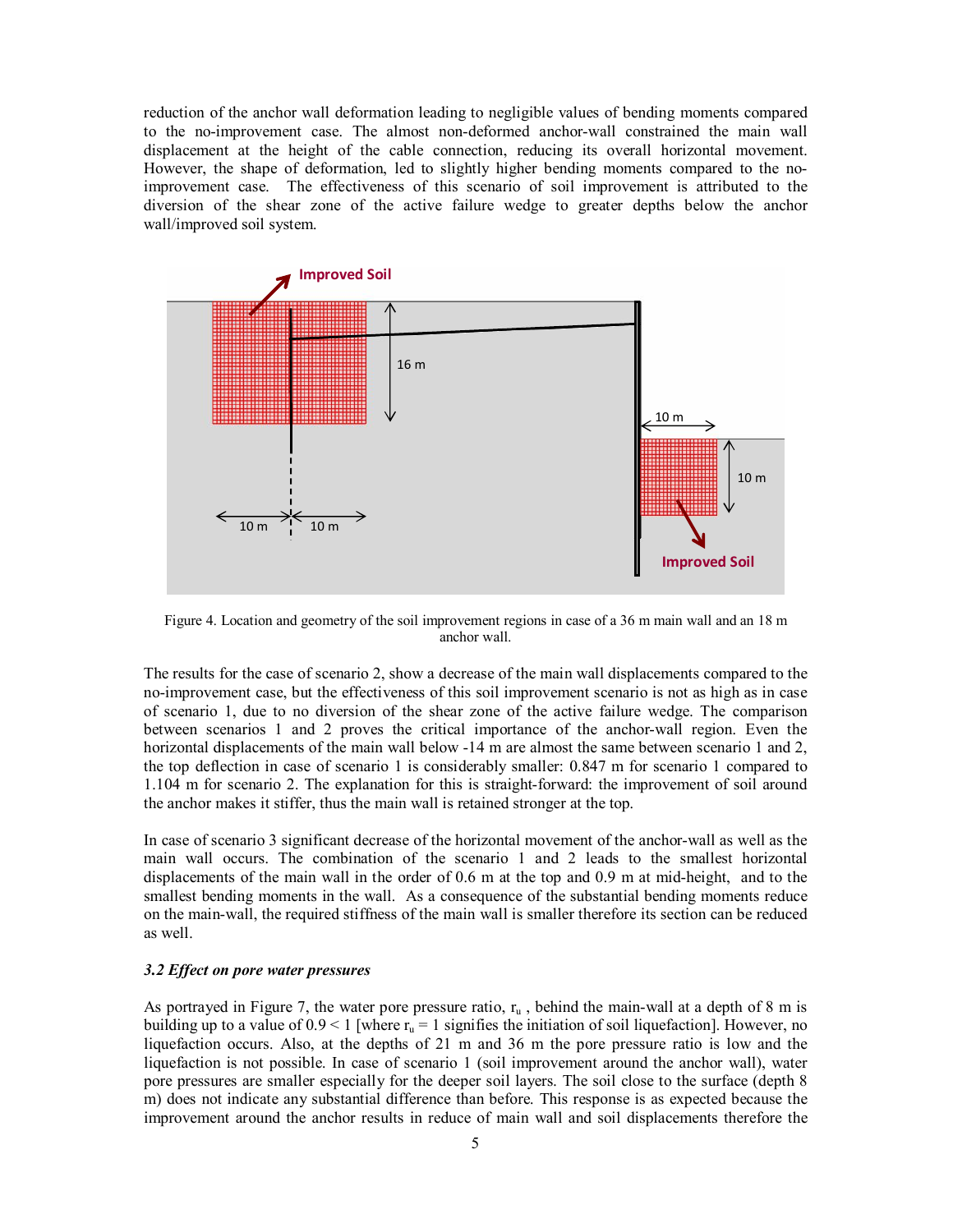limitation of system's deformation does not allow the water to dissipate, therefore the pore water pressures are almost the same than before. At deeper levels, the main wall can be deformed and water dissipates more easily. In case of scenario 3 (soil improvement around the anchor wall and in front of the main wall), for all the depths behind the main wall the pore water pressure ratio is nearly the same with the case of no improvement at all. The explanation is straight-forward: soil improvement on both regions lead to restriction of horizontal displacements thus in limiting dissipation of water pressures.



Figure 5. Bending moment distribution of the main wall at the instant of maximum moment for the different cases of soil improvement and comparison for the unimproved case. Excitation: Jensen Filtration Plant.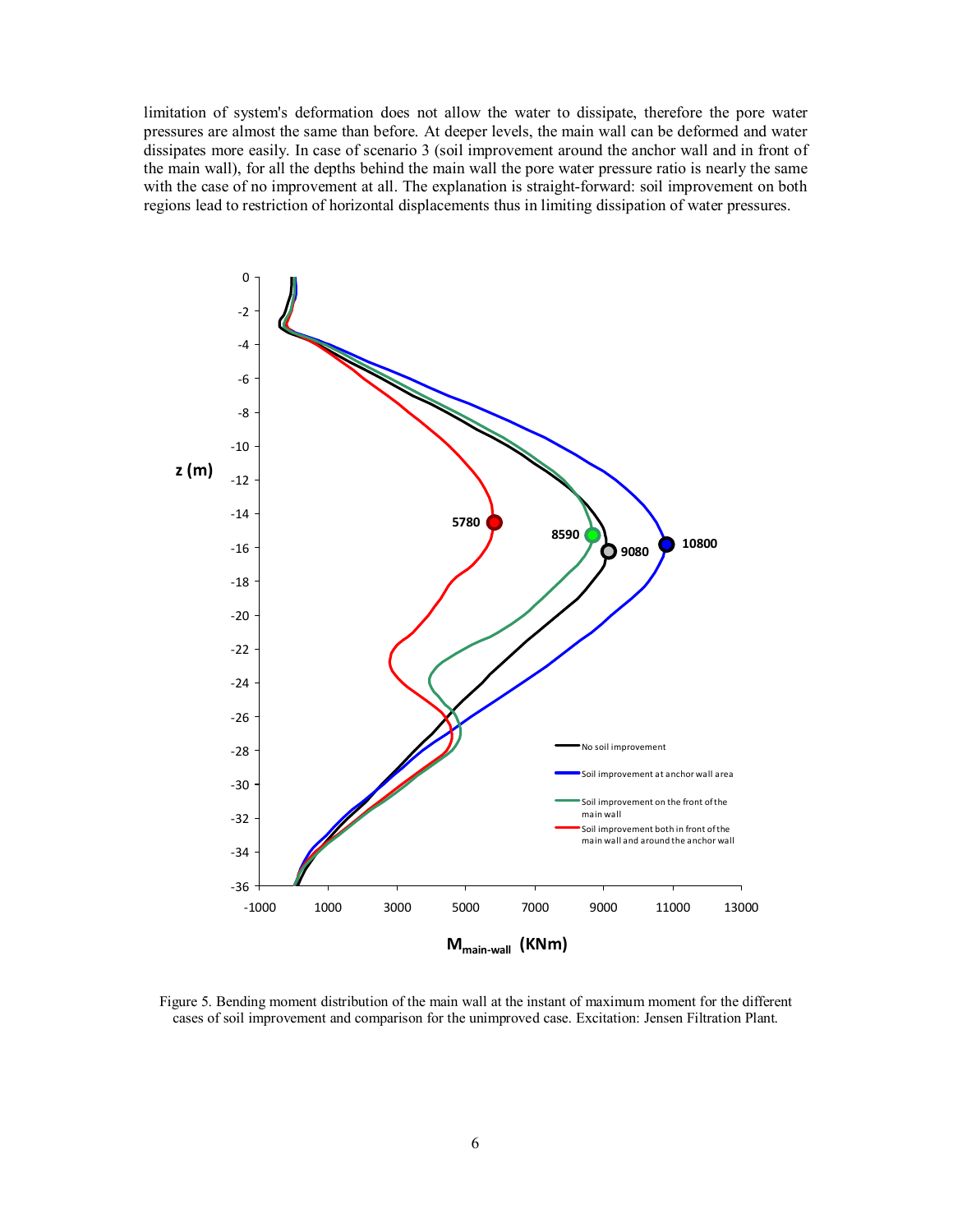

Figure 6. Distribution of horizontal displacements of the main wall at the instant of maximum moment for the different cases of soil improvement and comparison for the unimproved case. Excitation: Jensen Filtration Plant.

### **4. CONCLUSIONS**

Horizontal displacements induced on the main SSP wall when soil improvement includes the anchor zone (scenario 1 and 3) are of the order of 0.5 m. Such a deflection is absolutely normal for a flexible type of wall with 18 m free height which is subjected to an extremely strong excitation of PGA = 0.5 g. However, soil improvement only in front of the SSP wall (scenario 2) seems not to be effective in reducing lateral deflections. To sum up, improvement either around the anchored wall or both in the anchored and main wall regions proved to be adequate measures while improvement only in front of the SSP wall does not suffice. In our analyses only a limited excess pore water pressure was allowed to develop. Thus, liquefaction did not take place behind or at the base of SSP wall.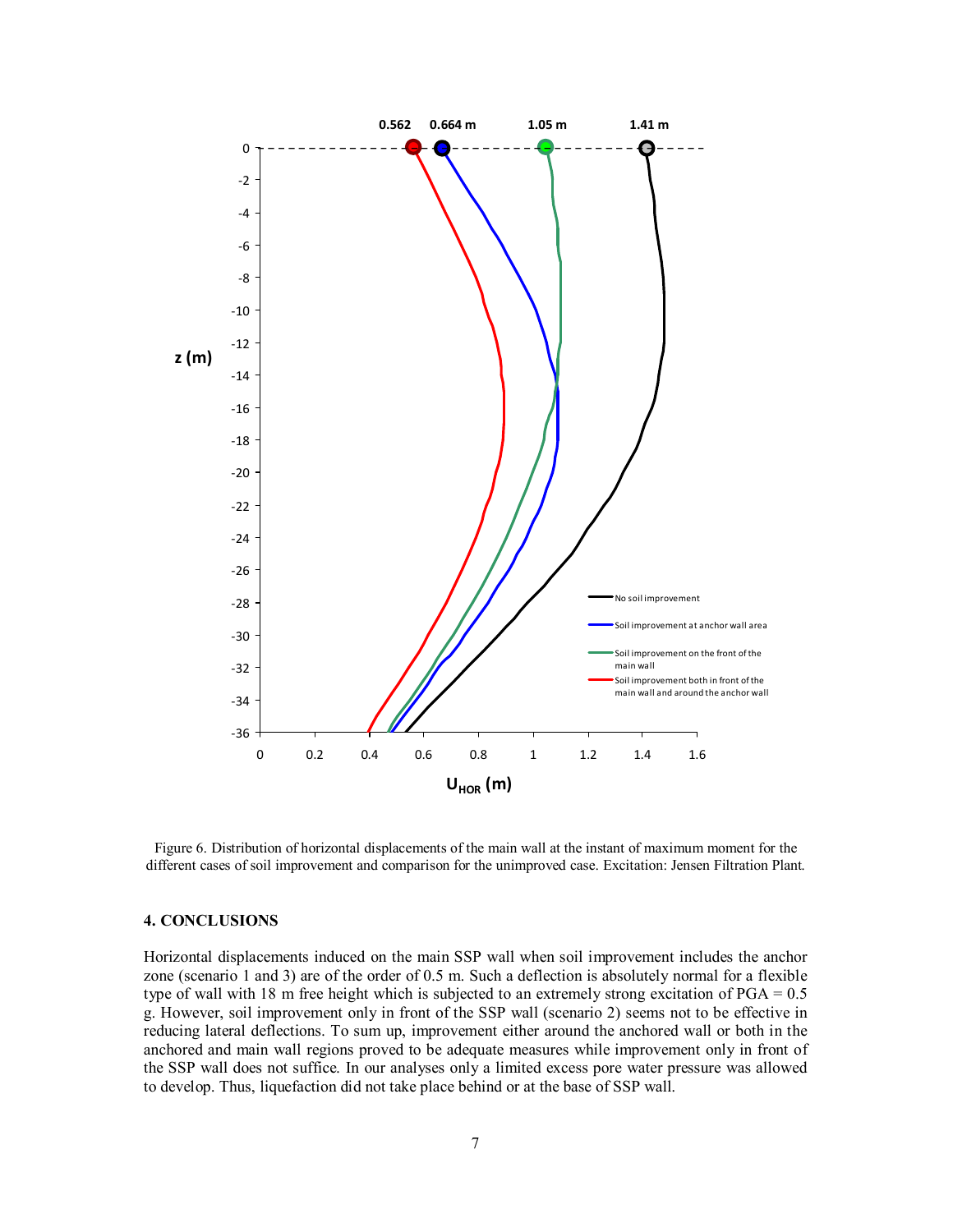

Figure 7. Time histories of pore water pressure ratio, ru , in three different depths at the free field far left from the anchor wall when: (a) soil is not improved, (b) soil around the anchored wall is improved, (c) soil in front of the main wall is improved, and (d) soil improvement occurs in both regions.

#### **5. REFERENCES**

ABAQUS Documentation (2011). Dassault Systèmes, Providence, RI, USA.

Agbabian Associates (1980). *Seismic Response of Port and Harbor Facilities*. Report P80-109-499, El Segundo, California.

Al Atik L, Sitar N. (2010). Seismic Earth Pressures on Cantilever Retaining Structures, *J. Geotech. & Geoenvir. Engrg.*, 136(10), pp. 1324-1333.

Anastasopoulos I, Gelagoti F, Kourkoulis R, Gazetas G. (2011). Simplified constitutive model for simulation of cyclic response of shallow foundations: validation against laboratory tests, *J. Geotech. & Geoenviron. Eng.*,